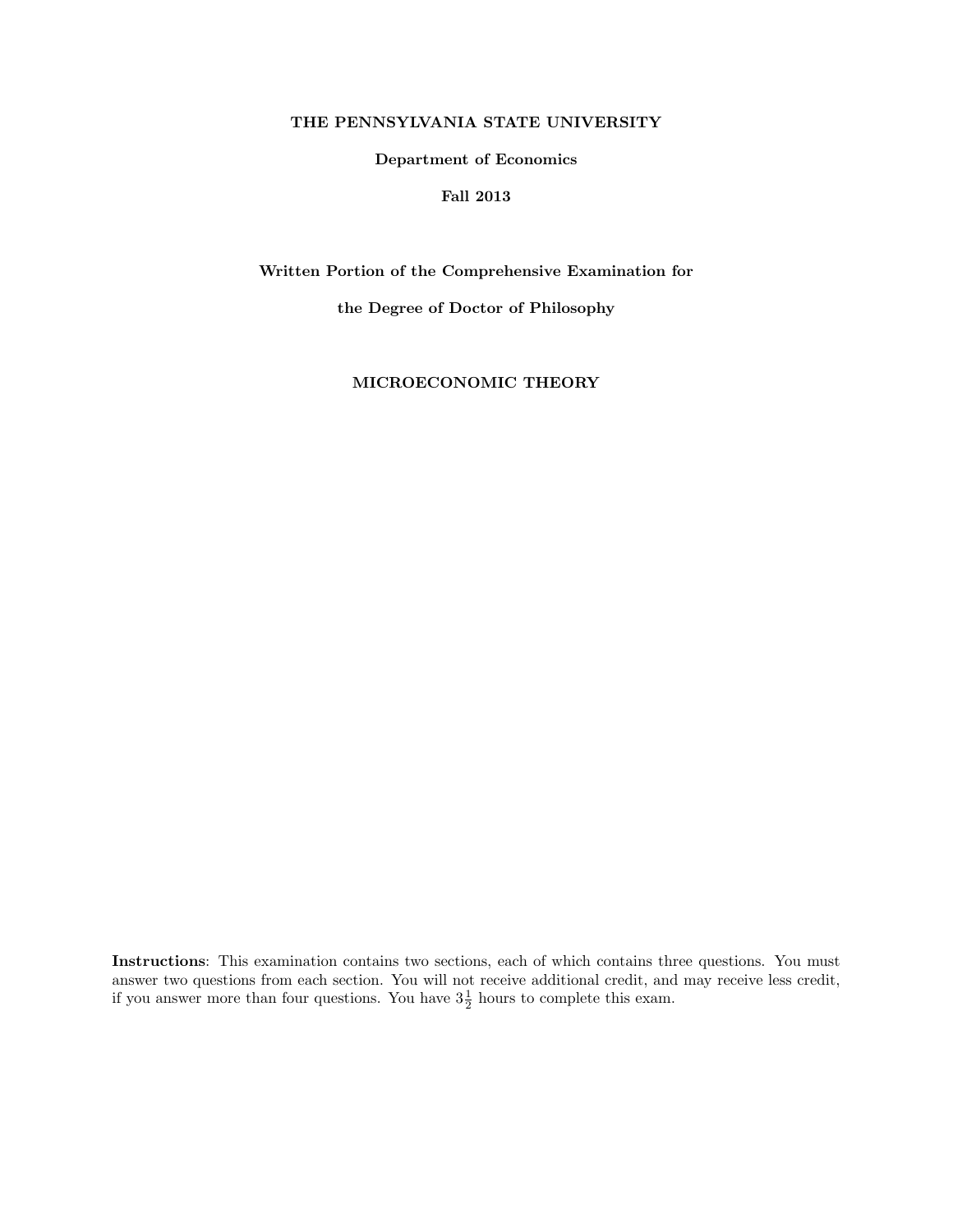### Section I

1. Given a continuous and monotonic utility function  $u : \mathbb{R}^L_+ \to \mathbb{R}$ , the associated *indirect utility function*  $v: \mathbb{R}_{++}^L \times \mathbb{R}_+ \to \mathbb{R}$  indicates the maximum utility that can be obtained at prices  $p \in \mathbb{R}_{++}^L$  and income  $y \in \mathbb{R}_+$ . Formally,

$$
v(\mathbf{p}, y) = \max\left\{u\left(\mathbf{x}\right) : \mathbf{x} \in \mathbb{R}^L_+, \ \mathbf{p} \cdot \mathbf{x} \le y\right\}
$$

- (a) Show that  $v$  is a quasi-convex function.
- (b) Find the indirect utility function v associated with the utility function  $u : \mathbb{R}^2_+ \to \mathbb{R}$  defined by  $u(\mathbf{x}) = (x_1)^{\alpha} (x_2)^{\beta}$ , where  $\alpha, \beta > 0$ . When is the function  $v(\mathbf{p}, \cdot)$  a concave function of income?
- (c) Now consider a consumer with a general utility function  $u : \mathbb{R}^L_+ \to \mathbb{R}$  that is *concave*. Show that for any fixed  $\mathbf{p} \in \mathbb{R}_{++}^L$ , the function  $v(\mathbf{p}, \cdot)$  is a *concave* function of income. What does this tell you about the consumer's attitude to variabiity in income?
- (d) What can you say in general about a consumer's attitude to variability in prices?
- 2. Consider an economy  $\mathcal{E} = (u_i, \mathbf{w}_i)_{i=1}^I$  in which there are two (2) states of nature at date 1 and only one physical good. The consumers' utility functions are of the expected utility form. Specifically, consumer i's utility is

$$
u_i(\mathbf{x}_i) = \pi_i \ln x_{i1} + (1 - \pi_i) \ln x_{i2}
$$

where  $x_{is}$  denotes i's consumption of the good in state s and  $\pi_i$  is consumer i's subjective probability of state 1 (for all i,  $0 < \pi_i < 1$ ). Notice that in this specification all consumers have the same state contingent utility function in every state but may disagree on the probabilities of the different states (it is possible that  $\pi_i \neq \pi_j$ ). Suppose also that each consumer is endowed with one unit of the good in each state, that is, for all  $i, w_{is} = 1$ .

- (a) Find a Walrasian equilibrium (with complete contingent markets at date 0) for  $\mathcal{E}$ . What role do contingent markets play in this economy?
- (b) Now suppose that there are no contingent markets available at date 0. There are, however, two assets that can be bought and sold. One asset pays one unit of the good in state 1 and none in state 0. The other asset pays one unit of the good in both states 1 and 2. Find a Radner equilibrium (with incomplete markets) for  $\mathcal{E}$ .
- 3. Consider an economy  $\mathcal{E} = (\succeq_i, \mathbf{w}_i)_{i=1}^I$  in which all consumers' preferences are regular (complete and transitive) and strictly increasing (if  $\mathbf{x}'_i \geq \mathbf{x}_i$  and  $\mathbf{x}'_i \neq \mathbf{x}_i$  then  $\mathbf{x}'_i \succ_i \mathbf{x}_i$ ). Let  $(\mathbf{p}^*, (\mathbf{x}_i^*)_i)$  be a Walrasian equilibrium.
	- (a) Assume that commodities  $1, \ldots, L-1$  are divisible, as usual, but commodity L is discrete (exists only in integer amounts). Is  $(\mathbf{x}_i^*)_i$  necessarily Pareto efficient? If your answer is "No," give a counterexample. If your answer is "Yes," give a proof.
	- (b) Same as (a), except that now, all commodities are discrete.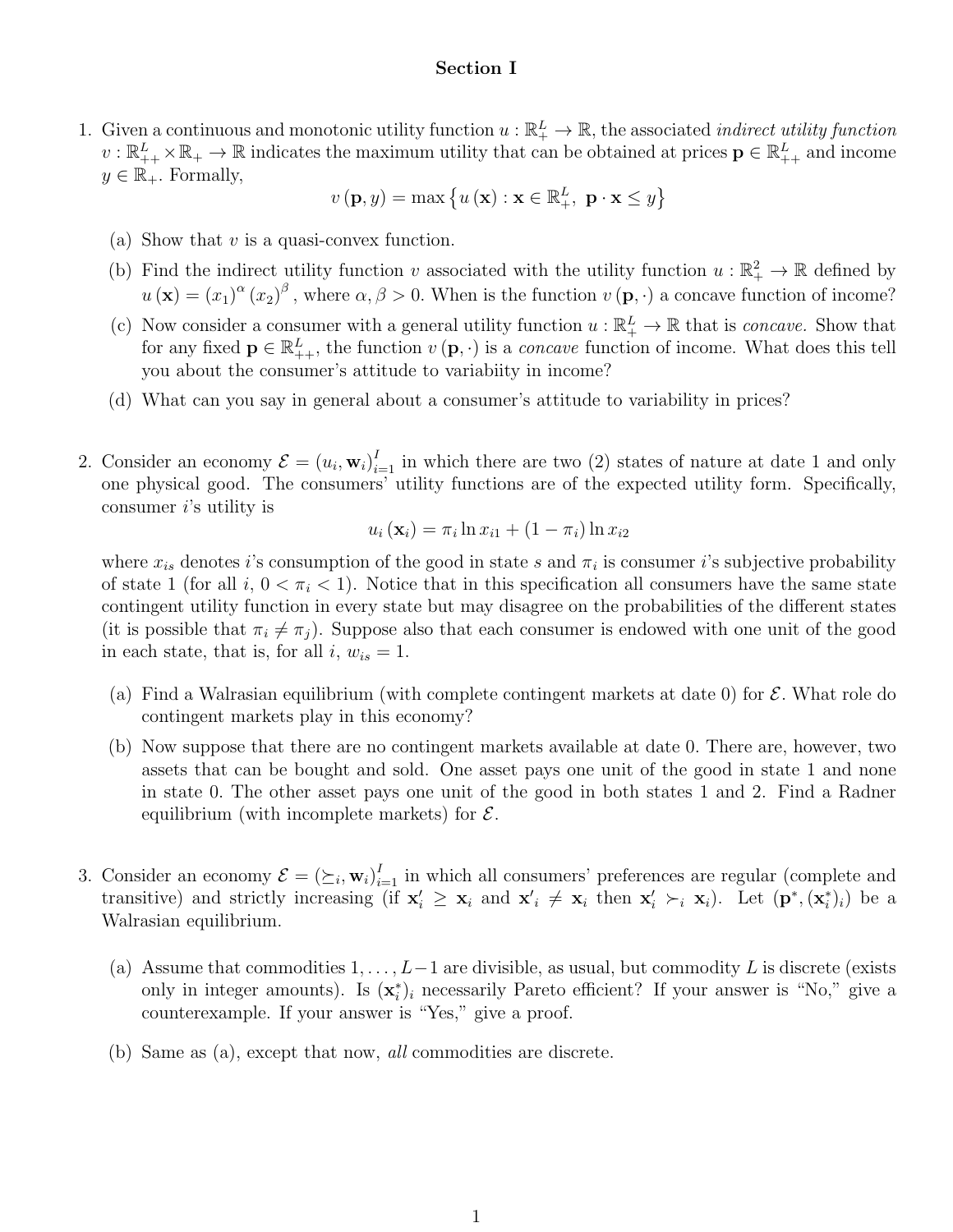# Section II

1. The following is a game between three players, 1,2 and 3. In stage 1, Players 1 and 2 decide whether to establish a *link*. This happens by a randomly chosen player, either 1 or 2, proposing to form a link or passing; if she proposes, the other player can accept or reject. If accept, the link forms and each player pays a small cost  $\epsilon > 0$ . In either case, the game moves to stage 2. In stage 2, the process is repeated with Players 2 and 3. In stage 3, the process is repeated with Players 3 and 1. At each stage, the formation or non-formation of a link is known to all players. In stage 4, every pair that has a link connecting them play a Prisoners' Dilemma, that is, the following game with the *direct* payoffs for a player being shown below as a function of the action choices of the pair:

$$
\begin{array}{ccc}\n & C & D \\
C & 3 & -1 \\
D & 4 & 0\n\end{array}.
$$

The other player's payoff is symmetric.

There is also an indirect payoff for Player i from her link to Player j. This is denoted by  $x_{ij}$  and is equal to j's payoff from the game with k, if the link jk exists and if i and j both play C. (Otherwise it is 0.) Note players move simultaneously in stage 4 and a player can choose to play separate actions against her two opponents, if she has two.

The game ends after stage 4. If Player  $i$  is not linked to either of the two other players, his payoff from the game is 0. A player's payoff is the sum of her payoffs from all her links minus the costs of the links she has formed in the first three stages of the game.

Suppose Player 3 is a "crazy" type, who is addicted to playing  $C$ , whenever he finds himself in a game where the direct payoffs correspond to a Prisoners' Dilemma. However, Player 3 is rational in his acceptance/rejection decision for links. Describe a subgame perfect equilibrium in this modified game. Is it unique?

2. (a) Sure-thing principle for lotteries. In the von Neumann-Morgenstern expected utility framework, consider lotteries  $x, y, z, w$  on a finite set of consequences Z. The sure-thing principle for lotteries is the following axiom:

For any  $\alpha \in (0,1]$  and for any lotteries  $x, y, z, w$ ,

 $\alpha x + (1 - \alpha)z \succ \alpha y + (1 - \alpha)z \iff \alpha x + (1 - \alpha)w \succ \alpha y + (1 - \alpha)w.$ 

Show that the vNM axioms imply the sure-thing principle. (You can use any version, but use the axioms themselves, not the expected utility characterisation. State the axioms you are using. For example, you can use the ones we used in class, defined in terms of strict preference, where Independence is stated as follows, for  $\alpha \in (0, 1]$  and for any lotteries  $x, y, z$ ; if  $x \succ y$ , then  $\alpha x + (1 - \alpha)z \succ \alpha y + (1 - \alpha)z.$ 

(b) Assume that a risk averse consumer initially has wealth  $w > 0$ . There is some probability  $p \in (0, 1)$  that he will lose an amount L, where  $0 < L < w$ . (For example, his house may burn down with probability  $p$ ) The consumer has the chance to purchase an insurance. He can choose any coverage level  $q \in [0, L]$ : If he purchases coverage level q, the insurance company will pay q if the consumer faces a loss but consumer has to pay  $\pi q$  to purchase a coverage level q, where  $\pi \in (0, 1]$  and is determined by the insurance company.

Assume that the insurance industry is perfectly competitive so that the insurance company is making zero expected profit for any coverage level. In this case how much coverage will the consumer purchase?